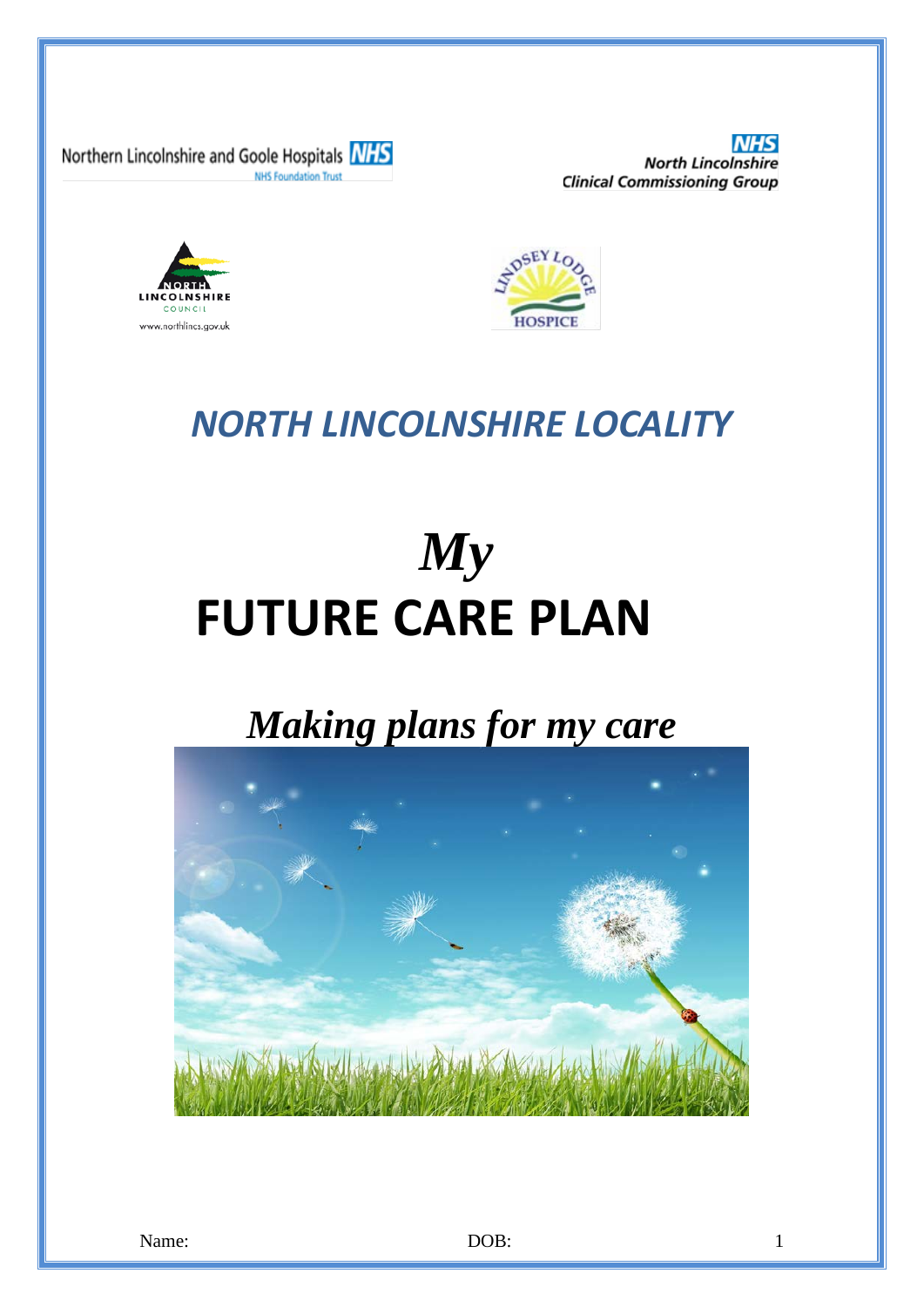#### **INTRODUCTION**

There may be times in your life when you think about the consequences of becoming seriously ill or disabled. This may be at a time of ill health or as a result of a life changing event. It may simply be because you are the sort of person who likes to plan ahead.

You may want to take the opportunity to think about what living with a serious or life limiting illness might mean to you, your partner or your relatives, particularly if you become unable to make decisions for yourself.

You may wish to record what your preferences and wishes for future care and treatment might be or you may simply choose to do nothing at all.

One way of making people aware of your wishes is by a process that is called future care planning. This booklet is designed to help you write your own future care-plan if that is what you wish to  $do - we$  hope that you find it helpful. You may want family or those caring for you to help record your preferences, however you should decide what is recorded.

**This document is not legally binding. It provides you with the opportunity to document your preferences, so that those caring for you can take these into account.**

**You do not have to sign the document, or have it witnessed, however your signature on the document helps make it clear whose views have been recorded.**

You can share this document with whom-ever you wish.

*Remember this is your future care plan – you may not wish to answer all of the following questions – you only have to complete the parts that are important to you*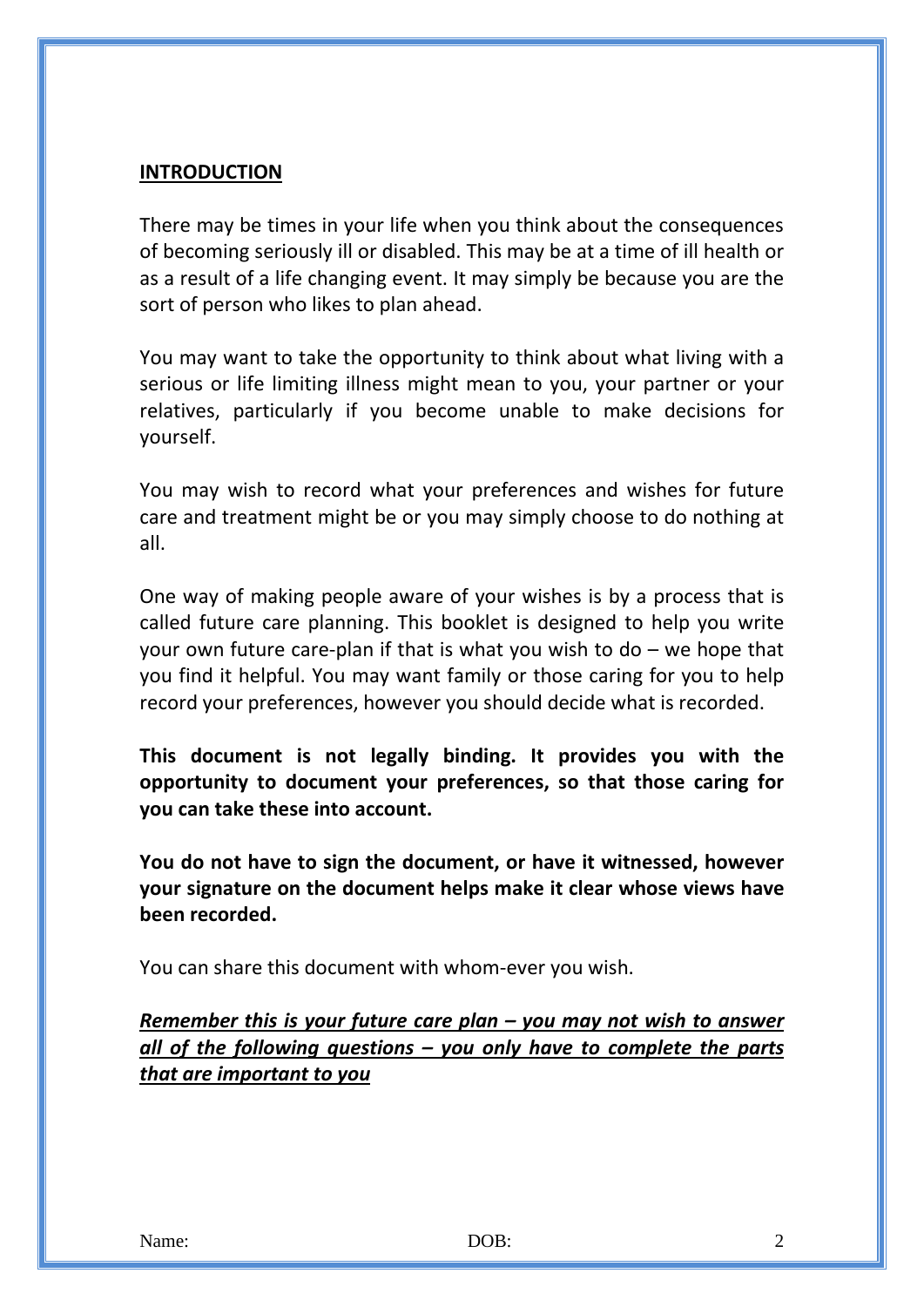There are a range of words used to describe care planning and decisions and this section provides some useful definitions.

#### **Care Plan**

A general care plan that details the current and continuing health and social care needs, achievable goals and actions required. A care plan is generally written by health or social care staff, with input from the individual. Not legally binding.

#### **Future care plan/advance care plan**

This can cover any aspect of future health and social care. It is written by the individual, with support from others if needed. It covers the person's preferences, wishes, beliefs and values about future care. It guides future decisions about best interests of the individual, if they lose the capacity to make decisions. Not legally binding, but must be taken into account when others are acting in the best interests of the person.

#### **Advance decision to refuse treatment**

This can only cover refusal of a specific treatment. It is made by the person, who must have the capacity to make the decision, but may be made with support from a clinician. It only covers refusal of future specific treatment, in the event that the person loses the capacity to make these decisions. This is legally binding if the decision is assessed as complying with the Mental Capacity Act and provides legal and clinical instruction to the multidisciplinary team.

For refusal of life sustaining treatment, it must be written, signed and witnessed, and contain a statement that it applies even if the person's life is at risk.

#### **Do not attempt cardiopulmonary resuscitation (DNACPR/DNAR)**

This only covers decisions about withholding CPR. The form is completed by a clinician responsible for the patient. It can be completed for a person who does not have capacity if it is in their best interests. The form is legally binding if it is part of an Advance Decision to refuse treatment. Otherwise, it is advisory only and clinical judgement takes precedence. This form does not need to be witnessed, but is usually signed by the clinician. The decision can be reviewed and removed.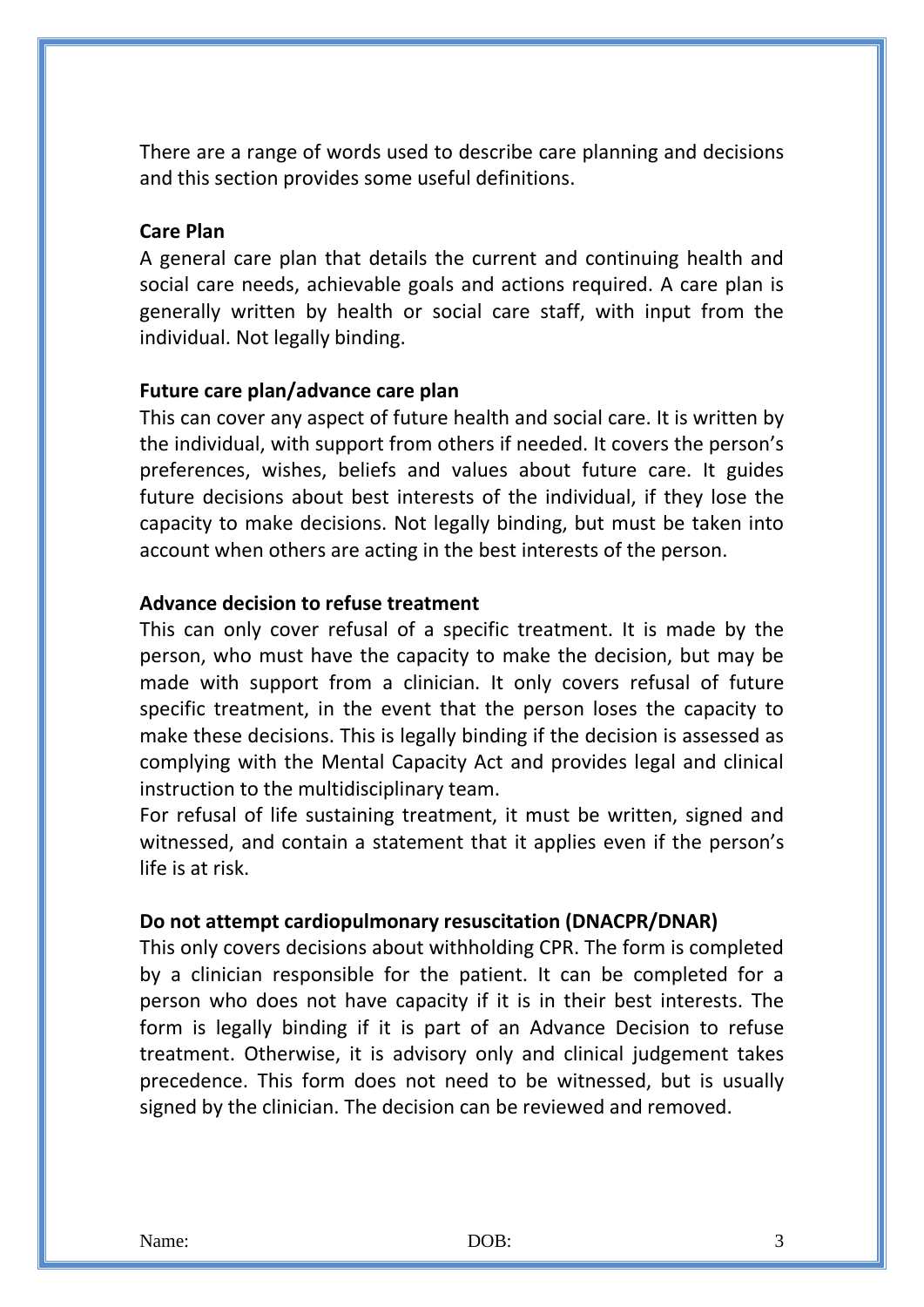#### **What is a future care plan?**

Future care planning is about having conversations with your close family, friends and care provider(s) so that they know your personal and health care treatment wishes if you become incapable of expressing your own decisions.

Writing down your beliefs, values and wishes for your future care is a future care plan.

#### **Developing your future care plan**

#### *Beliefs, Values and Wishes*

Future care planning begins by thinking about your beliefs, values and wishes regarding your health care and personal wishes, and talking about them with family or friends, and your care provider(s).

*When the people you trust know what is important to you with regard to future health care and personal wishes, it is easier for them to make decisions on your behalf.*

The following questions may help you think about what is important to you.

*What are the things that make my life meaningful?*

*What is important to me?*

*Where would I like to be cared for in the last days of my life?*

*Who would I like to make decisions on my behalf if I am no longer able to do so?*

*Have I put my affairs in order e.g. written a will?*

*What would I prefer not to happen?*

Name: 2008: 2008: 2008: 2008: 2012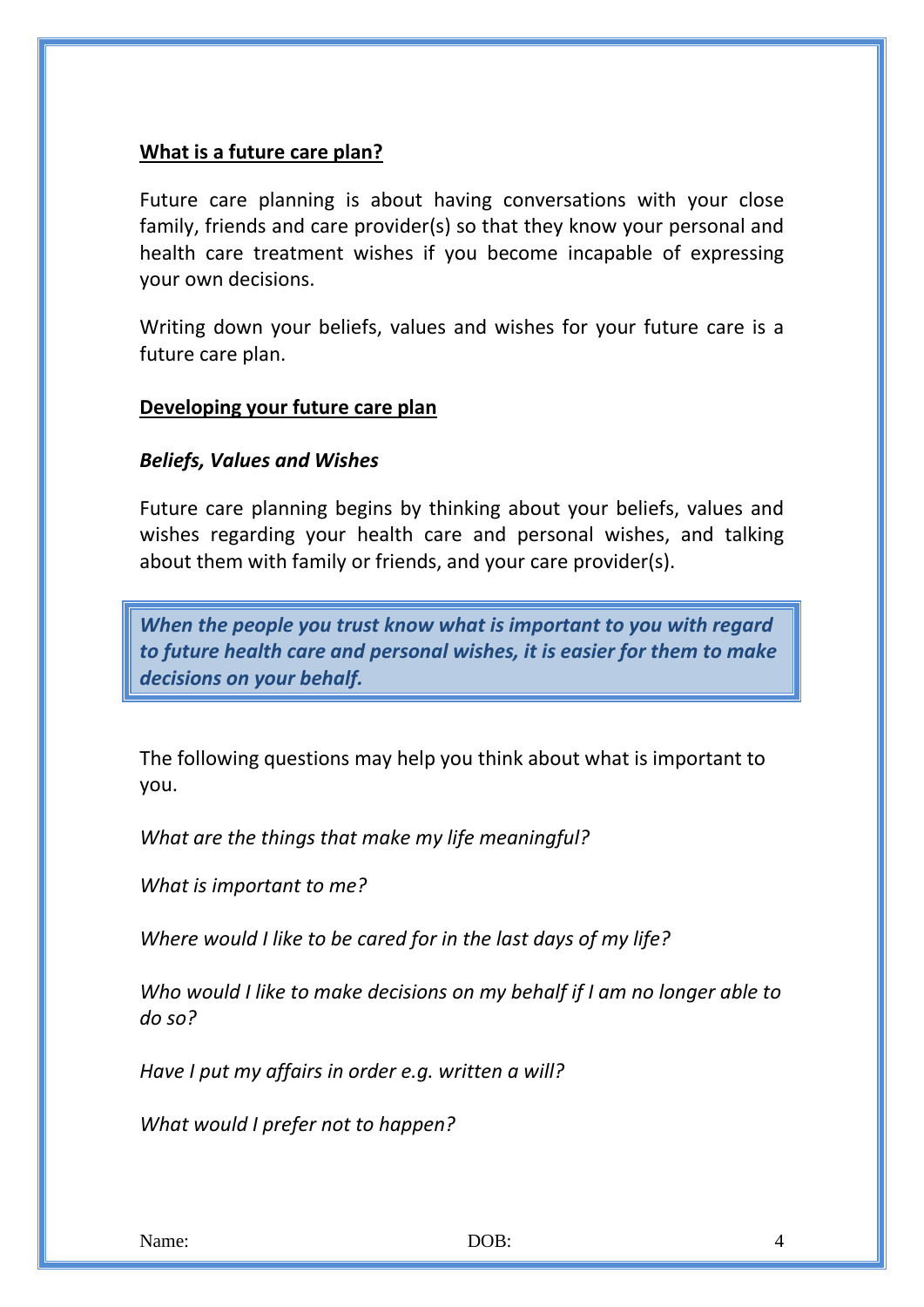#### *An example of how Future Care Planning may help*

*Harry, 74, lives with his wife Beryl and she has recently been diagnosed with dementia. Harry's health has been poor for seven years. He has kidney disease, diabetes and high blood pressure. He needs kidney dialysis three times a week, and has congestive heart failure that worsens every few months. He and Beryl live near their oldest son, Paul, who helps with his care and goes to Harry's doctor's appointments with him. Harry has three other children who live nearby, and has a good relationship with all of them.* 

*As Harry's health is clearly declining, his doctor suggested he consider writing a future care plan so that his wishes are known and it is clear who will make decisions for Harry if he becomes incapable of deciding for himself.* 

*Harry talked with his wife and children, and identified that he would prefer to stay at home to the end of his life, rather than in hospital or a residential care facility. He has taken great pride in tending his garden for the last 40 years and would like to be able to look out on it in the last days of his life. He would like his wife and children to be with him when he dies. He worries about being in pain, and would not want to be hooked to machines to prolong his life.* 

*Despite his health concerns, he would also like to be an organ donor if possible.* 

*He decides that he would like Paul to make decisions for him if he becomes incapable of doing so. He has named Paul as the executor of his will.*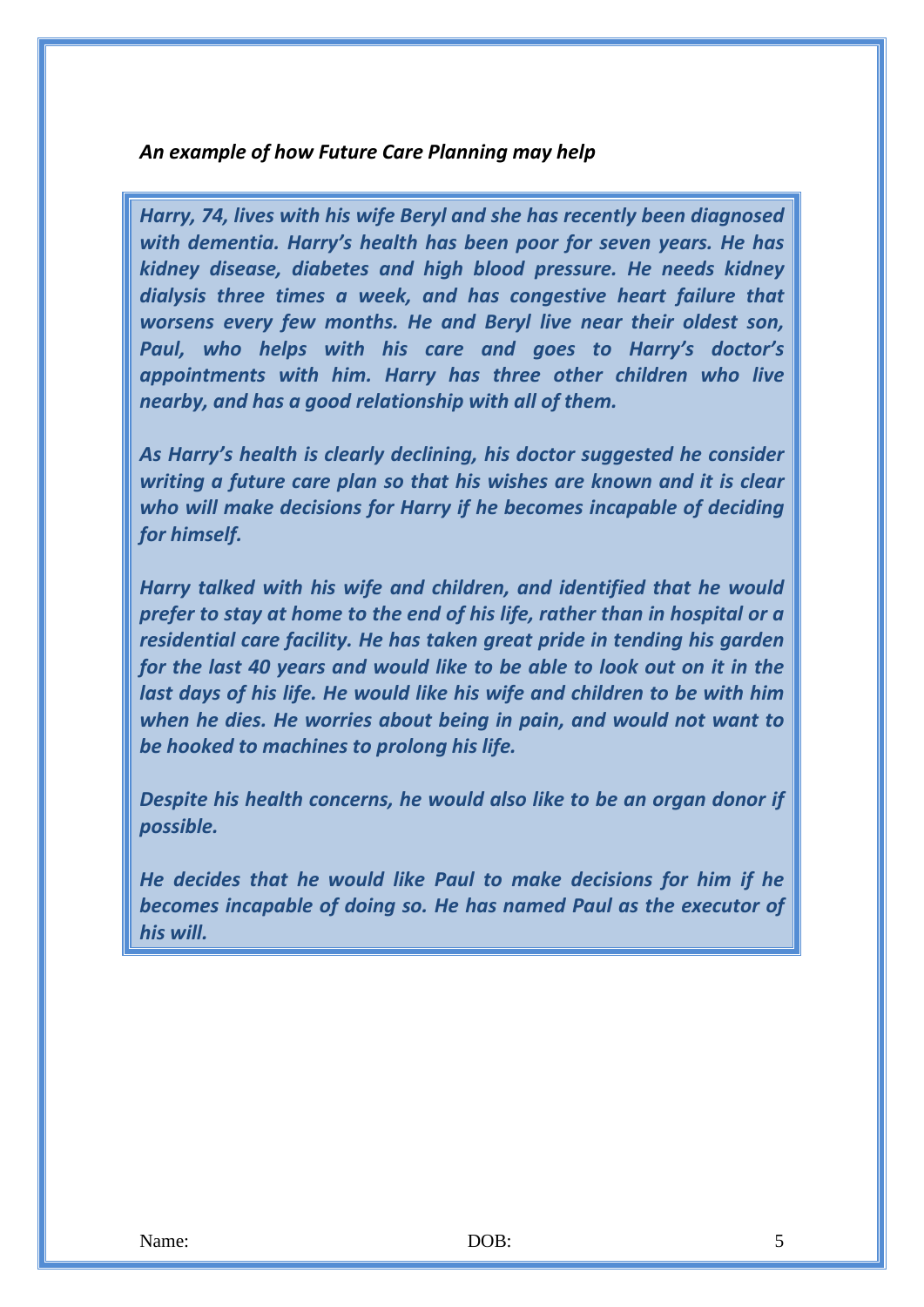#### *Putting your affairs in order*

Future care planning is a good time to put all of your personal planning papers together where they can be easily found. These papers may include:

- your will and the name of the executor
- information about your organ donation wishes
- insurance policies and any other financial arrangements you have made.
- other important documents, e.g. birth / marriage certificate(s)
- The details of your funeral arrangements or burial plot if pre planned/paid
- your internet passwords (consider passing these to someone you trust or changing important accounts while you are still able)

It is advisable to record in your future care plan where these papers are kept; this will help those you have put in charge of your affairs to find them if and when needed.

#### *Changing your Future Care Plan*

You can change your future care plan at any time – it is a document of **your** wishes, beliefs and values.

As when writing the plan for the first time, it can be very helpful to discuss any changes with the people that you trust; family or friends and/or care providers.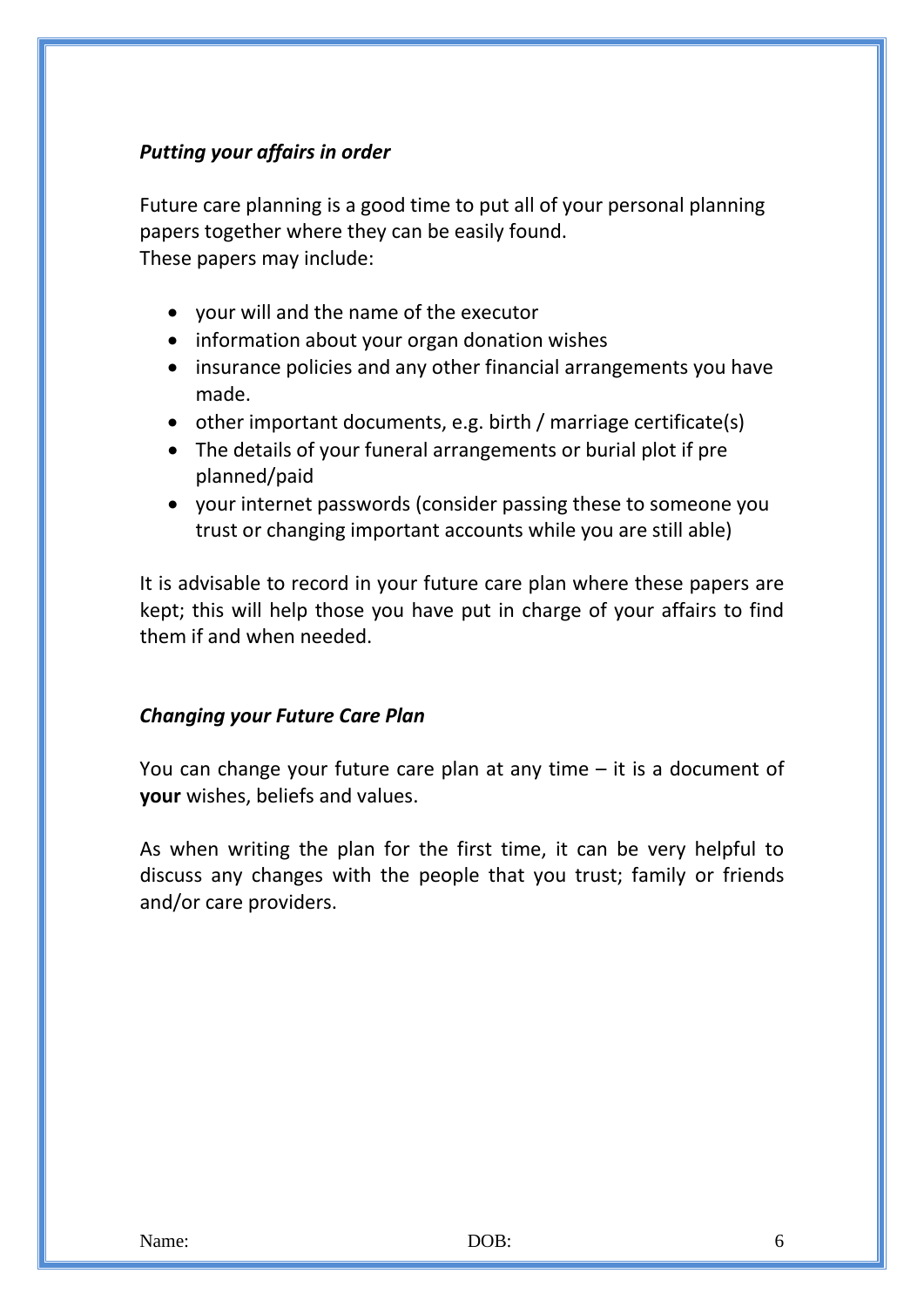#### *Deciding where you wish to be cared for in the last days of your life*

Some people feel sure about where they wish to be cared for in the last days of their life, whilst others find it a very difficult topic to discuss or make an informed decision about. It is also not uncommon for people to change their mind as their illness progresses.

It is important to discuss this choice with your family/carers and the professionals who are caring for you. Many people feel more comfortable to make a preferred choice but to also have a back-up plan to allow for anything unforeseen.

The professionals involved in your care will be able to discuss your options with you and help you make an informed decision.

#### *Planning Your Funeral*

Many people now choose to plan their own funeral, often whilst still in full health. The level of planning is entirely up to each person: for some it is sufficient to say whether they wish to be buried or cremated; some people just want to choose their own songs or hymns; others plan every aspect of the service including choosing the celebrant, planning the order of service and deciding on a dress code for everyone who attends.

Recording what kind of funeral you would like can be very helpful to your family and friends. They are able to organise your funeral in the knowledge and comfort that they are following your wishes and that the service, whether very modern, very traditional or anything in between, will reflect all of the things that are uniquely important to you.

*Remember this is your future care plan – you may not wish to answer all of the following questions – you only have to complete the parts that are important to you*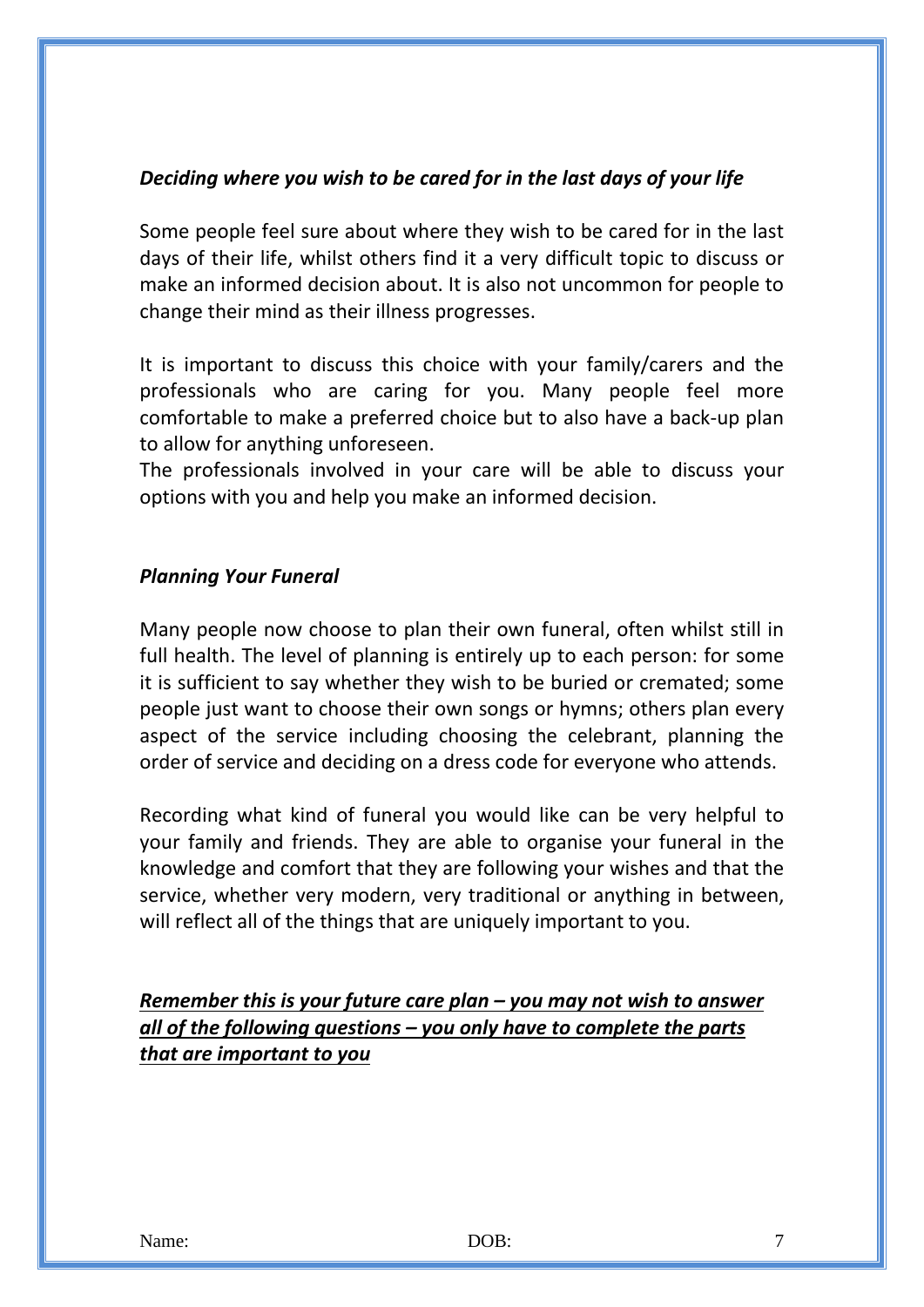### *Date: My Future Care Plan*

Update discussions

| Date | Update                   |
|------|--------------------------|
|      |                          |
|      |                          |
|      |                          |
|      |                          |
|      |                          |
|      |                          |
|      |                          |
|      |                          |
|      |                          |
|      |                          |
|      |                          |
|      |                          |
|      |                          |
|      |                          |
|      |                          |
|      |                          |
|      |                          |
|      |                          |
|      |                          |
|      |                          |
|      |                          |
|      |                          |
|      |                          |
|      | (use continuation sheet) |

Name: BOOB: 8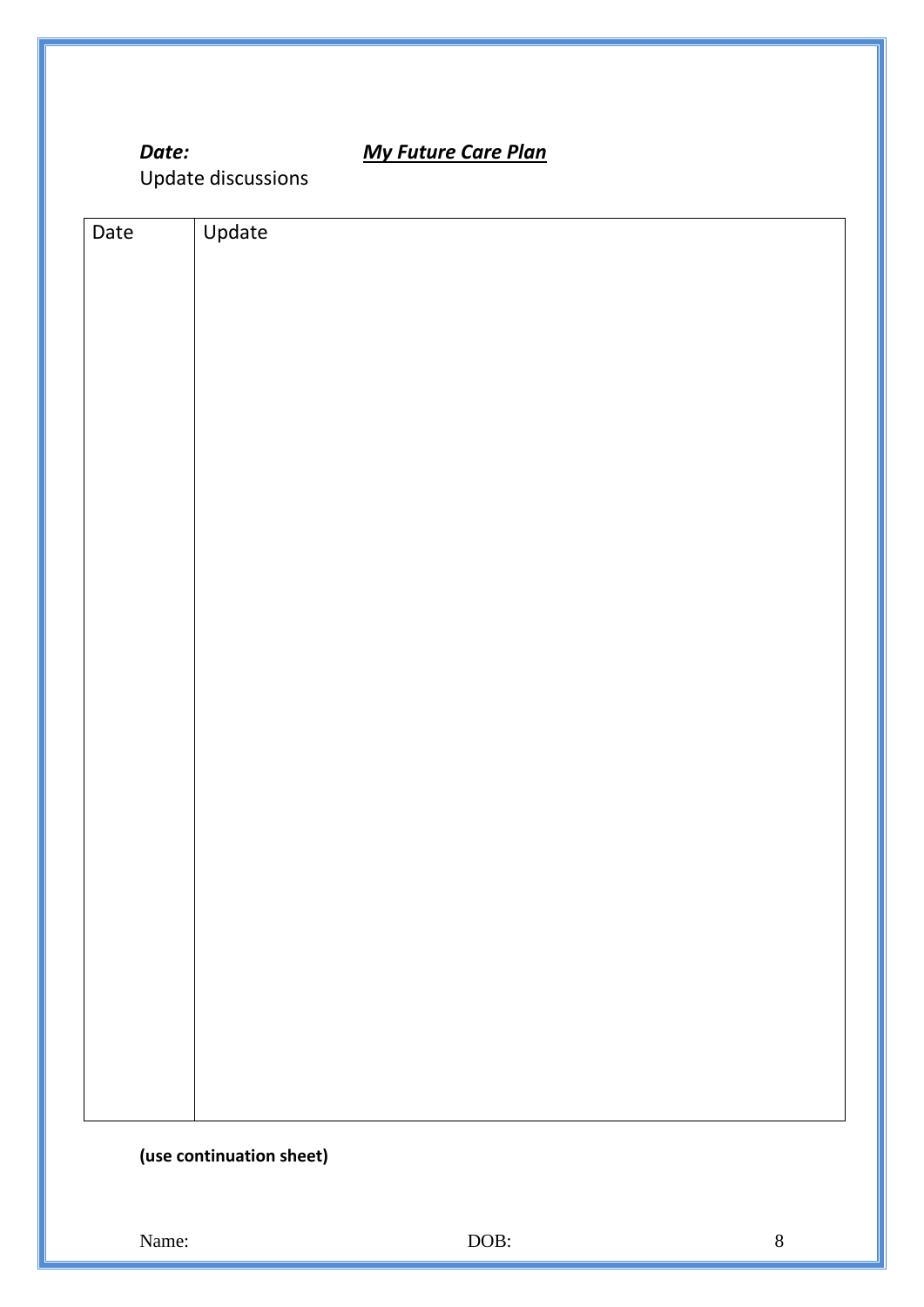| Things that are important to me/ gives me quality of life |                                          |  |
|-----------------------------------------------------------|------------------------------------------|--|
|                                                           |                                          |  |
|                                                           |                                          |  |
|                                                           |                                          |  |
|                                                           |                                          |  |
|                                                           |                                          |  |
|                                                           |                                          |  |
|                                                           |                                          |  |
| These religious or spiritual care needs are               |                                          |  |
| important to me;                                          |                                          |  |
|                                                           |                                          |  |
|                                                           |                                          |  |
| I am a registered as an organ donor                       | Yes $\square$<br>No<br>$\vert \ \ \vert$ |  |
|                                                           |                                          |  |
| My wishes (for future care)                               |                                          |  |
|                                                           |                                          |  |
|                                                           |                                          |  |
|                                                           |                                          |  |
|                                                           |                                          |  |
|                                                           |                                          |  |
|                                                           |                                          |  |
|                                                           |                                          |  |
|                                                           |                                          |  |
|                                                           |                                          |  |
| What would you really not want to happen                  |                                          |  |
| or fear happening?                                        |                                          |  |
|                                                           |                                          |  |
|                                                           |                                          |  |
|                                                           |                                          |  |
|                                                           |                                          |  |
|                                                           |                                          |  |
|                                                           |                                          |  |
|                                                           |                                          |  |
| Where I would like to be cared for during                 | My preferred place                       |  |
| my illness                                                |                                          |  |
|                                                           |                                          |  |
|                                                           | If this is not achievable, I would like  |  |
|                                                           |                                          |  |
|                                                           |                                          |  |
|                                                           |                                          |  |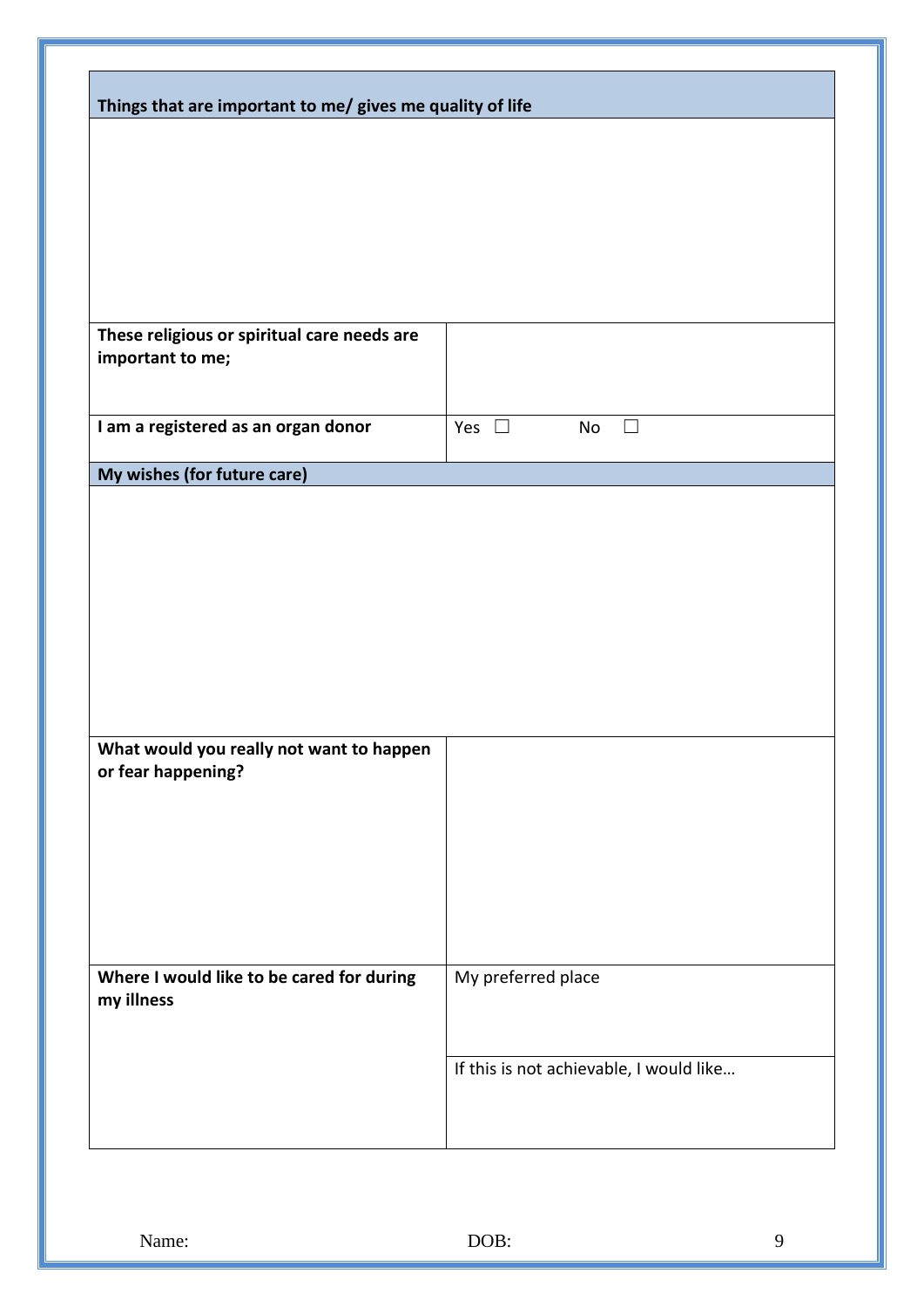| Where I would like to be cared for in the<br>last days of my life                                                                                                                                                                                  | My preferred place                      |
|----------------------------------------------------------------------------------------------------------------------------------------------------------------------------------------------------------------------------------------------------|-----------------------------------------|
|                                                                                                                                                                                                                                                    | If this is not achievable, I would like |
| I would like these family members / friends<br>to be involved in my care if they wish                                                                                                                                                              |                                         |
| These are the things that I would take<br>comfort in (e.g. support for self and family,<br>pets, music, etc.)                                                                                                                                      |                                         |
| I would like to make an Advanced Decision<br>to refuse treatment?<br>Please discuss this with your health care<br>professional. There is a separate booklet and<br>form to complete to help you identify any<br>treatments you may wish to refuse. | $\Box$ Yes<br>No <sub>1</sub>           |
| I have written a will<br>My will is kept at                                                                                                                                                                                                        | $\square$ Yes<br>No<br>$\Box$           |
| Is there any thing else that is important to you?                                                                                                                                                                                                  |                                         |
|                                                                                                                                                                                                                                                    |                                         |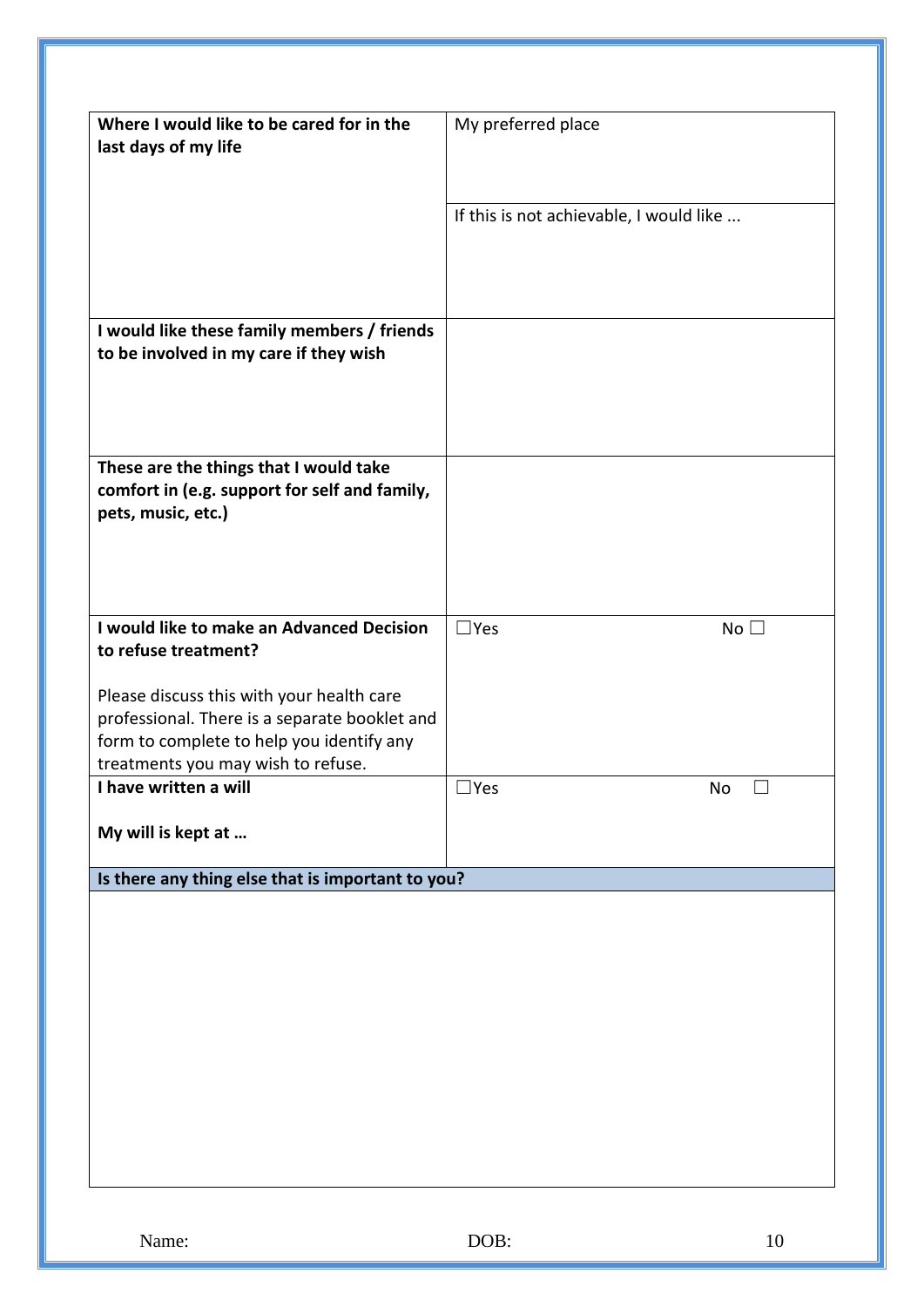| Who has been involved in your future care planning? |                  |  |
|-----------------------------------------------------|------------------|--|
| <b>Next of Kin</b>                                  | Name             |  |
| <b>Name</b><br><b>Contact details:</b>              | Contact details: |  |
| <b>Relationship:</b>                                | Relationship:    |  |
| Name                                                | Name             |  |
| Contact details:                                    | Contact details: |  |
| Relationship:                                       | Relationship:    |  |
| Name                                                | Name             |  |
| Contact details:                                    | Contact details: |  |
| Relationship:                                       | Relationship:    |  |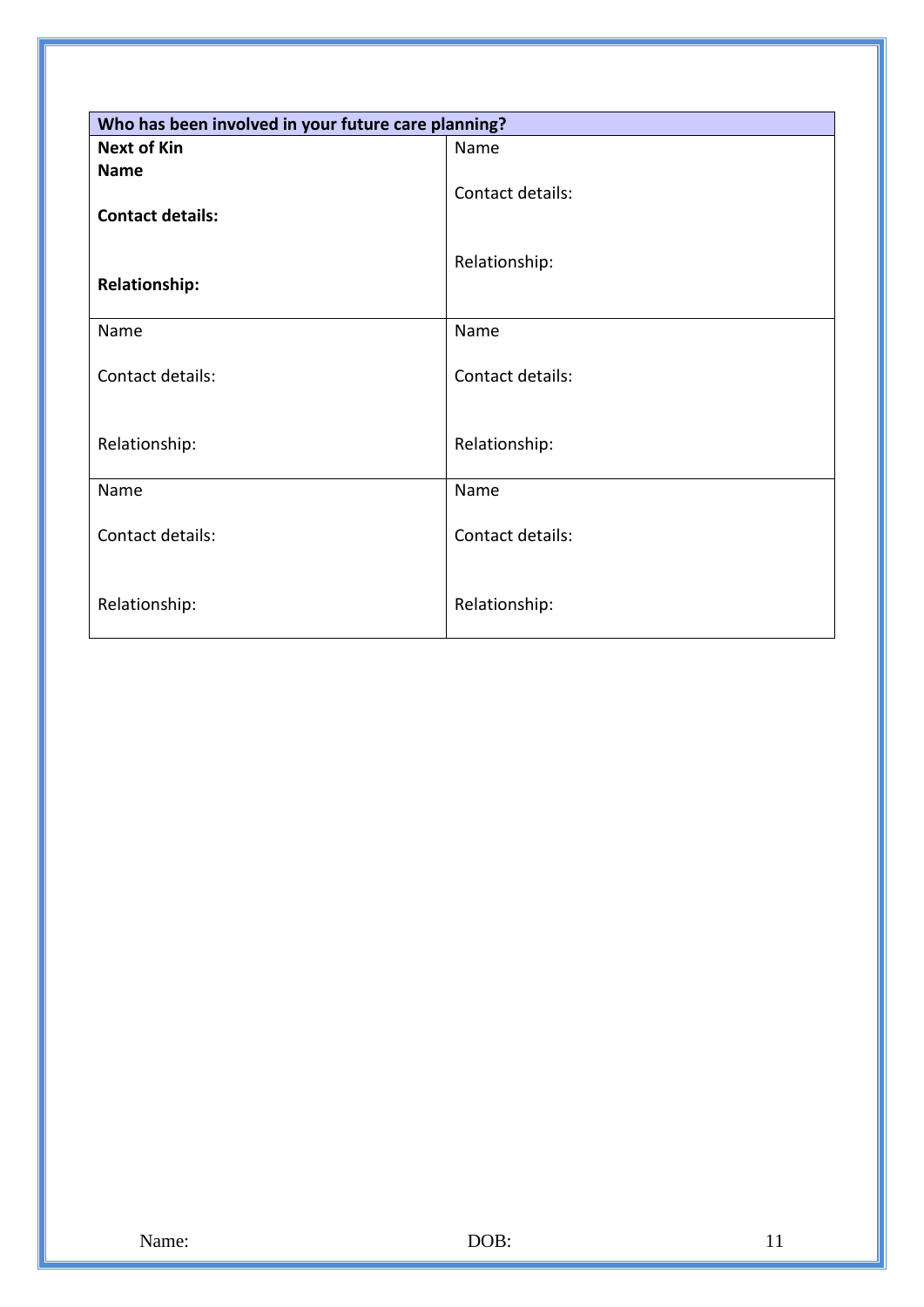## *Celebrating my life – My Funeral*

## **What type of service would you like?**

| <b>BURIAL OR CREMATION</b>                                   |                    |                     |  |  |
|--------------------------------------------------------------|--------------------|---------------------|--|--|
| Would you prefer a burial or cremation?                      | Burial [           | Cremation $\square$ |  |  |
| Do you have a pre-paid funeral plan?                         | Yes $\square$      | <b>No</b>           |  |  |
| If yes, with which Funeral Director?<br><b>Policy Number</b> |                    |                     |  |  |
| If no, which Funeral Director would you like<br>to use?      |                    |                     |  |  |
| Where would you like the service to take<br>place?           |                    |                     |  |  |
| <b>BURIAL</b>                                                |                    |                     |  |  |
| Do you have a family plot or have you<br>purchased a plot?   | $\Box$ Family Plot | Own plot $\Box$     |  |  |
| Where is the plot?                                           |                    |                     |  |  |
| (please make sure that your next of kin or                   |                    |                     |  |  |
| executor knows where the paperwork for                       |                    |                     |  |  |
| this is kept)                                                |                    |                     |  |  |
| If not, where would you like to be buried?                   |                    |                     |  |  |
| What style of headstone would you like?                      |                    |                     |  |  |
|                                                              |                    |                     |  |  |
| <b>CREMATION</b>                                             |                    |                     |  |  |
| Which crematorium would you like this to                     |                    |                     |  |  |
| take place?                                                  |                    |                     |  |  |
|                                                              |                    |                     |  |  |
|                                                              |                    |                     |  |  |
| What would like your family to do with your                  |                    |                     |  |  |
| ashes?                                                       |                    |                     |  |  |
|                                                              |                    |                     |  |  |
|                                                              |                    |                     |  |  |
|                                                              |                    |                     |  |  |
|                                                              |                    |                     |  |  |
|                                                              |                    |                     |  |  |
|                                                              |                    |                     |  |  |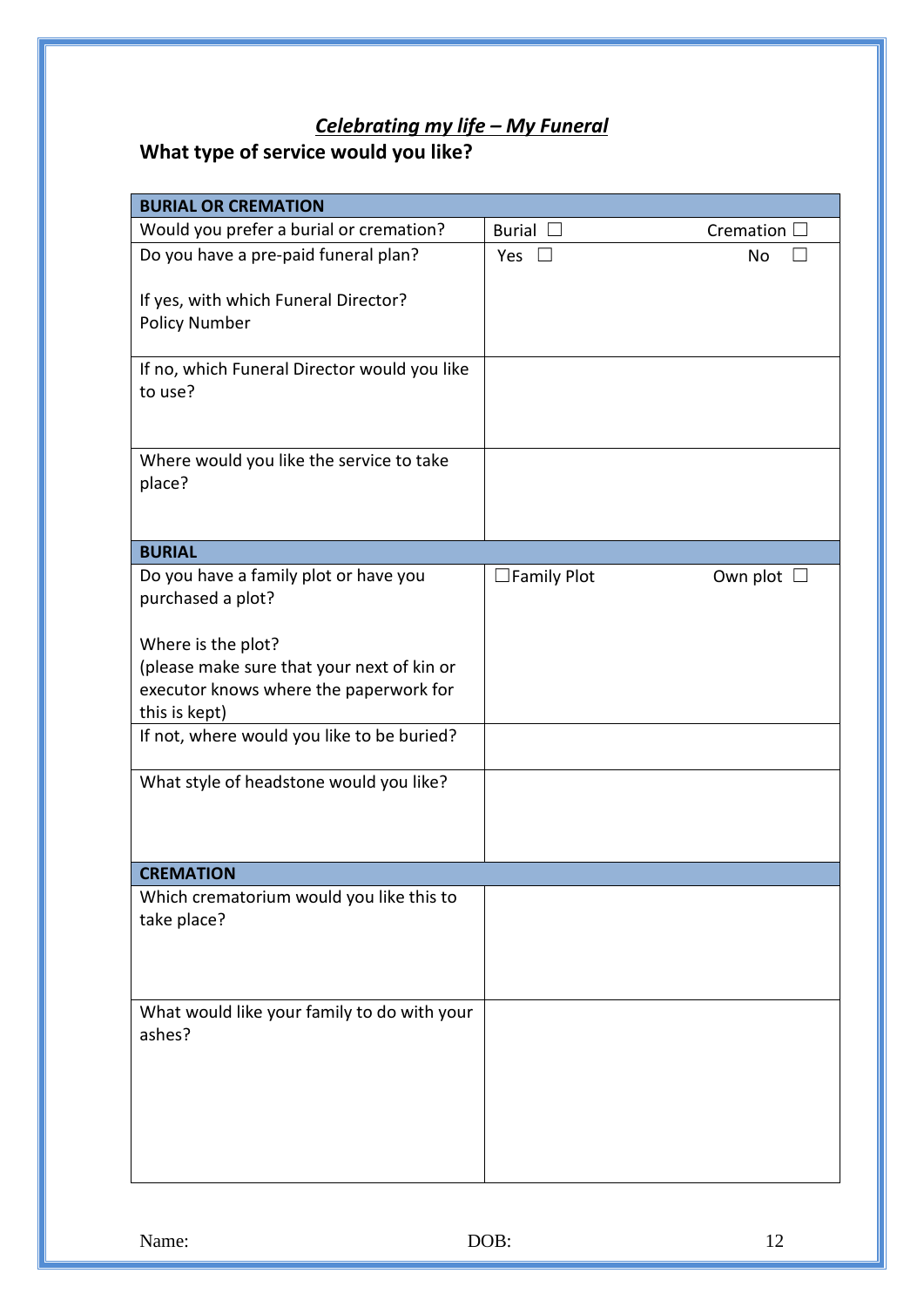| <b>THE SERVICE</b>                          |                                               |
|---------------------------------------------|-----------------------------------------------|
| Do you have any specific instructions about |                                               |
| your funeral?                               |                                               |
| What does this include?                     |                                               |
|                                             |                                               |
|                                             |                                               |
|                                             |                                               |
|                                             |                                               |
|                                             |                                               |
|                                             |                                               |
| Do you want a religious service?            | I don't mind<br>Yes $\square$<br>No $\square$ |
| What religion are you?                      |                                               |
|                                             |                                               |
|                                             |                                               |
| Who would you like to conduct the service?  |                                               |
|                                             |                                               |
| Who would you like to take part in the      |                                               |
| service?                                    |                                               |
|                                             |                                               |
|                                             |                                               |
|                                             |                                               |
|                                             |                                               |
|                                             |                                               |
| What music would you like played?           |                                               |
|                                             |                                               |
|                                             |                                               |
|                                             |                                               |
|                                             |                                               |
|                                             |                                               |
| Do you have anything that you would like    |                                               |
| read at the service?                        |                                               |
|                                             |                                               |
|                                             |                                               |
|                                             |                                               |
|                                             |                                               |
| Would you like anything included in your    |                                               |
| coffin? (some things cannot be included if  |                                               |
| you have chosen to be cremated)             |                                               |
|                                             |                                               |
|                                             |                                               |
| What would you like to be dressed in?       |                                               |
|                                             |                                               |
|                                             |                                               |
|                                             |                                               |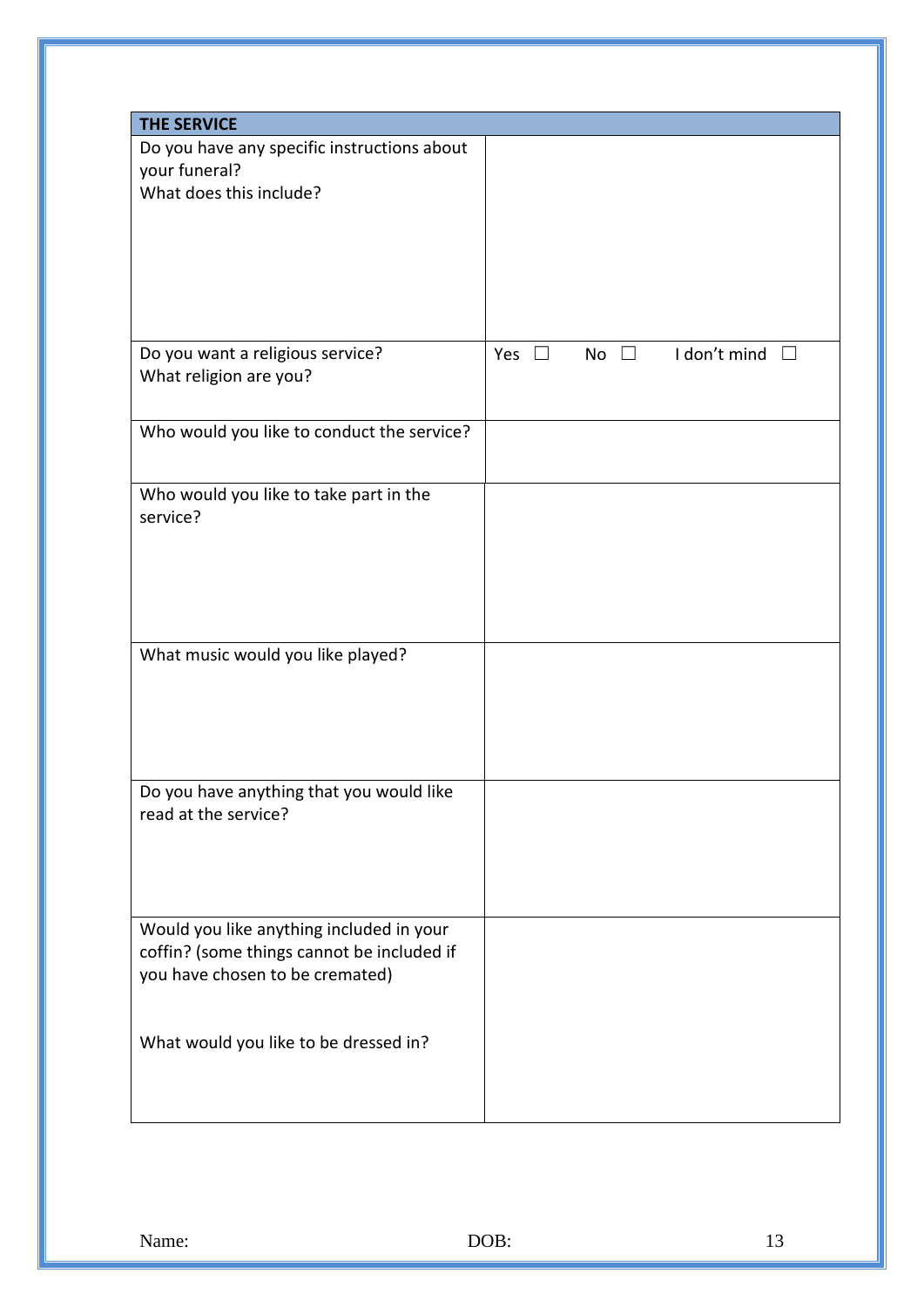| Would you like flowers or would you prefer | <b>Flowers</b>                      |
|--------------------------------------------|-------------------------------------|
| people to make a donation?                 | Family Flowers only<br>$\mathsf{L}$ |
|                                            | Donations in lieu                   |
|                                            | None of the above                   |
|                                            |                                     |
|                                            |                                     |
|                                            |                                     |
| If a donation, where would you like the    |                                     |
| donations to go to?                        |                                     |
|                                            |                                     |

Please add any other information here.

#### If you want to let us know how helpful this form is, please tell us here